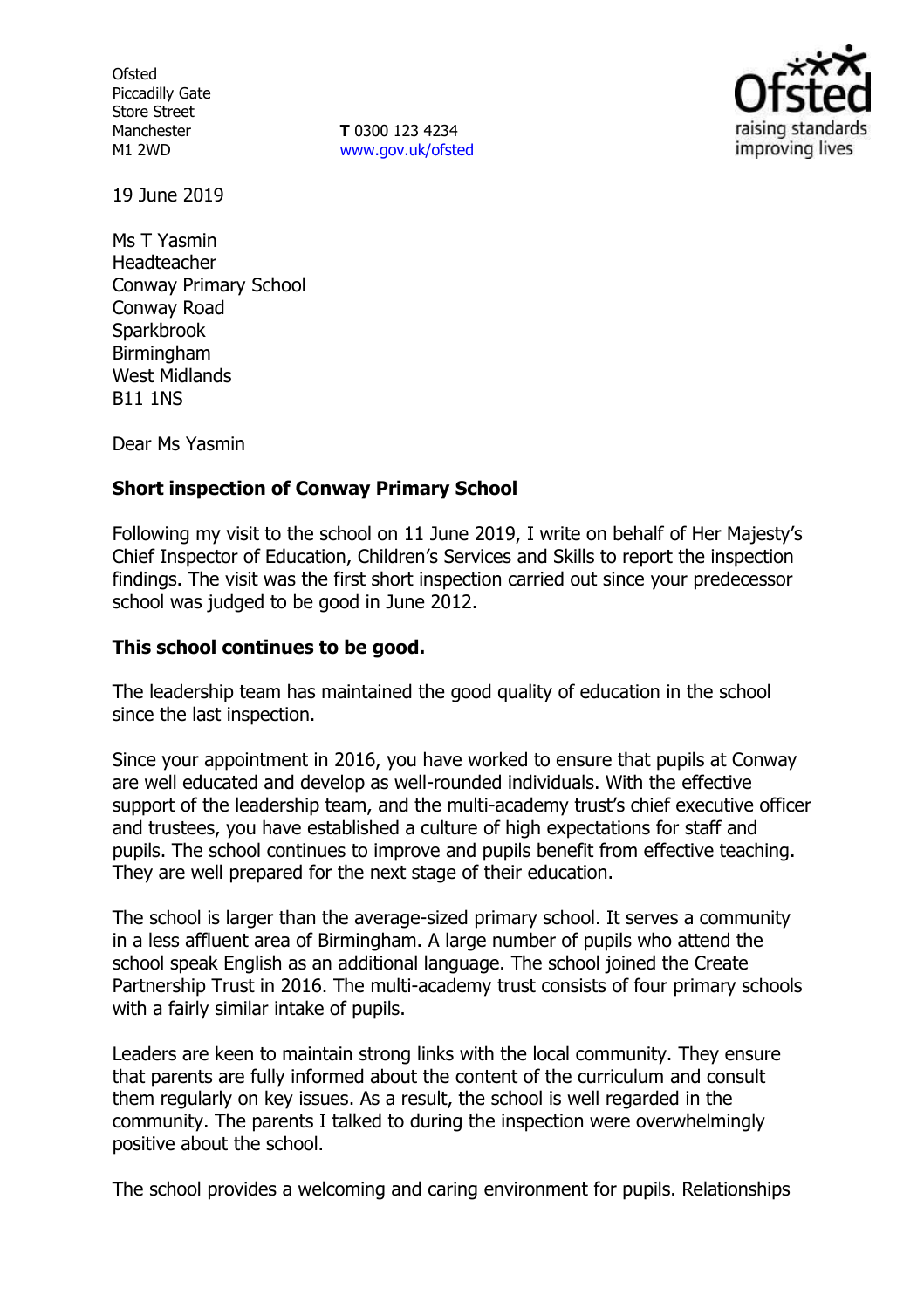

between staff and pupils are harmonious. Pupils value the education they receive. In discussions held during the inspection, pupils made comments such as, 'this school gives me a lot of education', and even described their experience of school as 'spectacular'. These comments reflect the breadth of the curriculum and the wide range of enrichment and extra-curricular activities the school offers.

As you are implementing a new curriculum, in line with your ambition to provide the best possible education to pupils, you are aware that there are still areas you need to address to achieve your aims. The development of pupils' oral skills is one of your priorities. While there is some evidence that this focus on speaking is starting to have a positive impact on pupils' oral skills, new approaches are not yet sufficiently established across the school. The new curriculum provides pupils with opportunities to learn a wide range of subjects. However, leaders and teachers are still in the process of devising ways to assess progress in all these subjects in order to have clear evidence of pupils' progression through the whole curriculum.

# **Safeguarding is effective.**

Safeguarding is of paramount importance in the school. Leaders, with the support of the multi-academy trust, ensure that all safeguarding arrangements are fit for purpose. The deputy headteacher, who has overall responsibility for safeguarding, organises regular training for staff. Through updates and regular reminders about the importance of being vigilant, leaders make sure that all the adults who work at the school have the knowledge and the confidence to identify and protect vulnerable pupils. Leaders work well with external agencies to support pupils and their families when serious issues arise.

Pupils feel safe at school because they are confident that staff would help them should they have problems. The school curriculum includes teaching pupils about adopting safe behaviours, especially when using social media and the internet. Pupils are made aware of what constitutes bullying and why it is not acceptable. Assemblies about respecting the rule of law, and talks by members of the police and the fire service, also help pupils learn how to keep safe.

## **Inspection findings**

- The quality of education in the early years is a strength of the school. It is well led and managed. Early years staff are well trained and dedicated and children receive a positive start to their education.
- $\blacksquare$  In order to make sure that children settle quickly in the school, staff do home visits and ask parents to fill in questionnaires about their children's likes and dislikes. Teachers and support staff make rigorous assessments of children's knowledge and skills when they join the Nursery and Reception classes.
- Activities recorded in learning journals provide evidence that most children make good or better progress. A large proportion of children join the early years with skills and knowledge that do not match what is typically expected for their age, especially in the areas of language and communication. As a result of the quality of teaching and care they receive, children catch up. Most of them are in line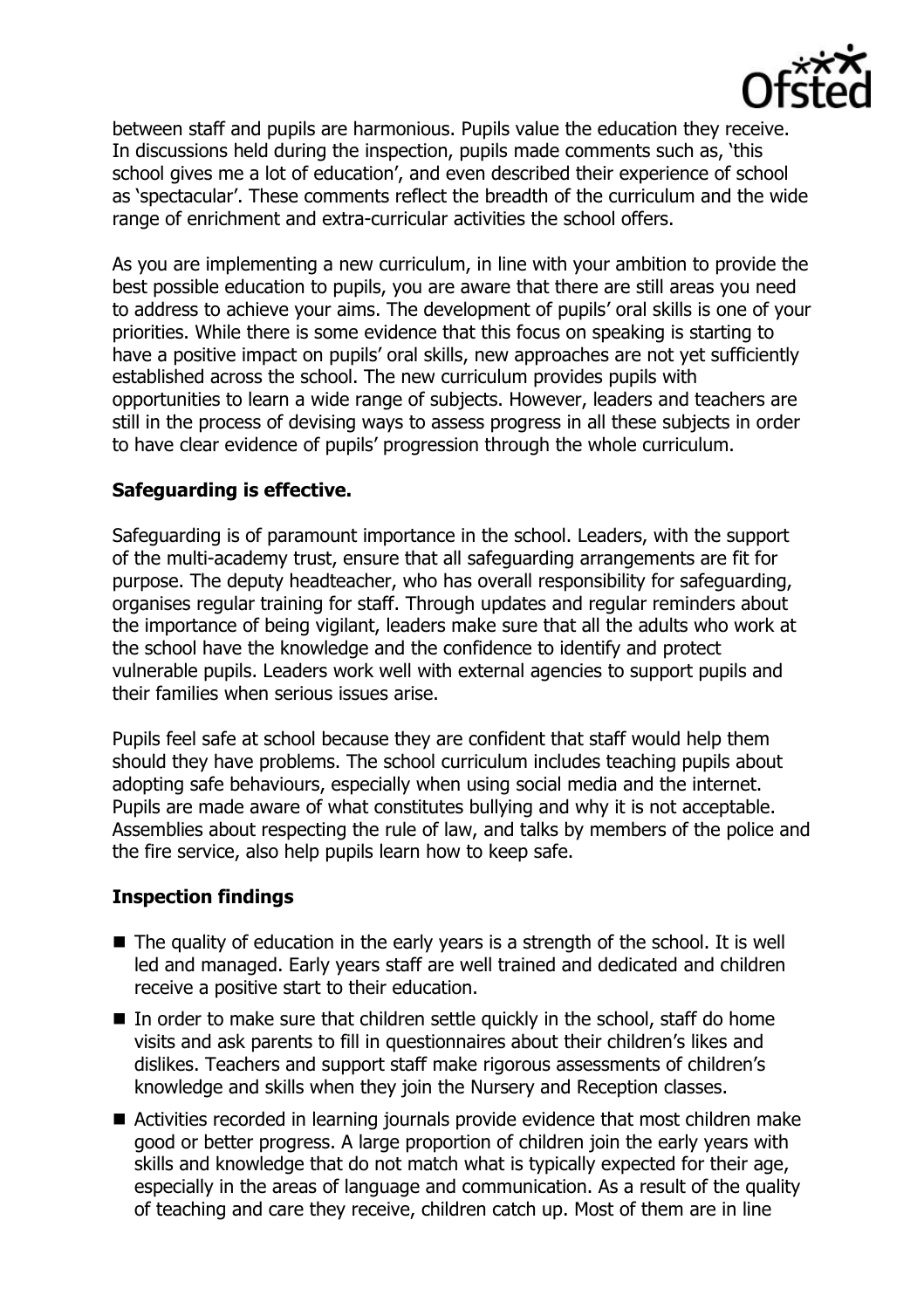

with or close to national standards, in terms of development and early learning goals, by the end of the Reception Year.

- Teaching is effective in both key stages 1 and 2. Phase leaders and their teams plan lessons in ways that provide appropriate levels of challenge for pupils of different abilities. Teachers and teaching assistants work well together to support pupils who need additional help. Time is used productively in lessons because pupils have positive attitudes and relate well to their teachers.
- Typically, pupils make good progress in key stages 1 and 2. The school's information on pupils' progress shows that an increasing proportion of pupils in key stage 1 and key stage 2 are completing assessments at greater depth.
- Leaders and trustees have a strong focus on ensuring that pupils leave the school fully equipped for the next stage of their education. They also have as an ambition to prepare them to become well-educated and responsible citizens. To achieve these aims, leaders and teachers have been implementing a new curriculum since September. Pupils study a wide range of subjects through topics. Learning is organised so that pupils study each subject in sufficient depth to develop the knowledge and skills that will allow them to progress further in their education.
- $\blacksquare$  The place given to the arts in the curriculum and the participation in the Royal Shakespeare Company's education programme are examples of the ways in which the school seeks to broaden pupils' horizons.

# **Next steps for the school**

Leaders and those responsible for governance should ensure that:

- the approaches introduced to develop pupils' oral skills are fully embedded
- $\blacksquare$  they continue to develop ways of assessing the progress pupils make across the subjects they study in the school's new curriculum.

I am copying this letter to the chair of the board of trustees and the chief executive officer of the multi-academy trust, the regional schools commissioner and the director of children's services for Birmingham. This letter will be published on the Ofsted website.

Yours sincerely

Patrick Amieli **Ofsted Inspector**